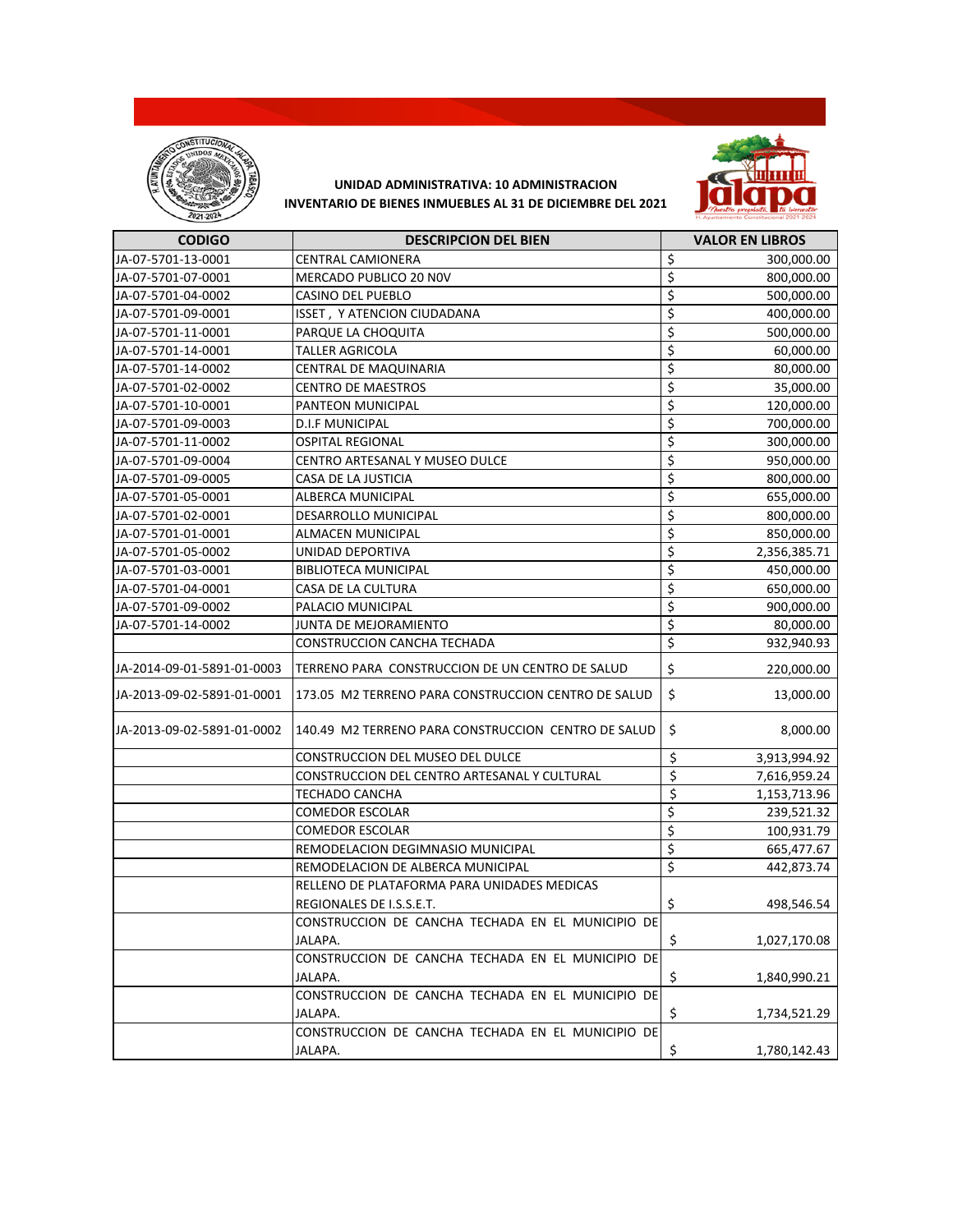



| <b>CODIGO</b> | <b>DESCRIPCION DEL BIEN</b>                                                      | <b>VALOR EN LIBROS</b>           |
|---------------|----------------------------------------------------------------------------------|----------------------------------|
|               |                                                                                  |                                  |
|               | CONSTRUCCION Y EQUIPAMIENTO DE BIBLIOTECA PUBLICA                                |                                  |
|               | RURAL MANUEL ALIPI CARDENAS, EN EL MUNICIPIO DE JALAPA.                          | \$<br>2,062,891.36               |
|               |                                                                                  |                                  |
|               | CONSTRUCCION DE VIVIENDAS EN EL MUNICIPIO DE JALAPA.                             | \$<br>755,757.59                 |
|               |                                                                                  |                                  |
|               | CONSTRUCCION DE VIVIENDAS EN EL MUNICIPIO DE JALAPA.                             | \$<br>755,757.59                 |
|               |                                                                                  |                                  |
|               | CONSTRUCCION DE VIVIENDAS EN EL MUNICIPIO DE JALAPA.                             | \$<br>503,837.81                 |
|               |                                                                                  |                                  |
|               | CONSTRUCCION DE VIVIENDAS EN EL MUNICIPIO DE JALAPA.                             | \$<br>629,799.38                 |
|               |                                                                                  |                                  |
|               | CONSTRUCCION DE VIVIENDAS EN EL MUNICIPIO DE JALAPA.                             | \$<br>629,799.43                 |
|               |                                                                                  |                                  |
|               | CONSTRUCCION DE VIVIENDAS EN EL MUNICIPIO DE JALAPA.                             | \$<br>629,799.03                 |
|               |                                                                                  |                                  |
|               | CONSTRUCCION DE VIVIENDAS EN EL MUNICIPIO DE JALAPA.                             | \$<br>629,799.43                 |
|               |                                                                                  |                                  |
|               | CONSTRUCCION DE VIVIENDAS EN EL MUNICIPIO DE JALAPA.                             | \$<br>251,918.18                 |
|               |                                                                                  |                                  |
|               | REMODELACION DE LA CASA DE LA CULTURA Y AUDITORIO                                | \$<br>2,086,842.95<br>\$         |
|               | MANTENIMIENTO DE LA CASA DE LA CULTURA                                           | 3,393,236.57<br>$\overline{\xi}$ |
|               | REMODELACION Y AMPLIACION GIMNACIO MUNICIPAL<br>REMODELACION DE CAMPO DE BEISBOL | 2,298,187.03<br>\$               |
|               |                                                                                  | 1,767,889.25<br>\$               |
|               | REMODELACION CANCHA DE FUTBOL 7                                                  | 2,506,305.47<br>\$               |
|               | REMODELACION DE CAMPO DE BEISBOL                                                 | 3,777,917.48<br>\$               |
|               | REMODELACION DE CAMPO DE FUTBOL                                                  | 821,069.07                       |
|               | REMODELACION CANCHA DE USOS MULTIPLE                                             | \$<br>627,897.62                 |
|               | MANTENIMIENTO DEL CASINO                                                         | \$<br>379,698.99                 |
|               | MANTENIMIENTO DEL PARQUE CENTRAL                                                 | \$<br>615,313.54                 |
|               | CONSTRUCCION AULA DE CENDI                                                       | \$<br>1,388,811.12               |
|               | CONSTRUCCION DE POSO PROFUNDO                                                    | \$<br>3,220,061.89               |
|               | CONSTRUCCION DE POSO SOMERO                                                      | \$<br>1,142,548.46               |
|               | <b>CONSTRUCCION DE POSO SOMERO</b>                                               | \$<br>3,820,634.80               |
|               | CONSTRUCCION DE POSO SOMERO                                                      | \$<br>2,380,873.50               |
|               | CONSTRUCCION DE POSO SOMERO                                                      | \$<br>1,587,249.00               |
|               | <b>CONSTRUCCION DE POSO SOMERO</b>                                               | \$<br>540,663.61                 |
|               | CONSTRUCCION DE POSO SOMERO                                                      | \$<br>360,442.41                 |
|               | RED DE AGUA POTABLE                                                              | \$<br>2,217,276.32               |
|               | RED DE AGUA POTABLE                                                              | \$<br>1,478,184.22               |
|               | RED DE AGUA POTABLE                                                              | \$<br>346,861.87                 |
|               | RED DE AGUA POTABLE                                                              | \$<br>231,241.23                 |
|               | RED DE AGUA POTABLE                                                              | \$<br>446,637.69                 |
|               | RED DE AGUA POTABLE                                                              | \$<br>267,519.79                 |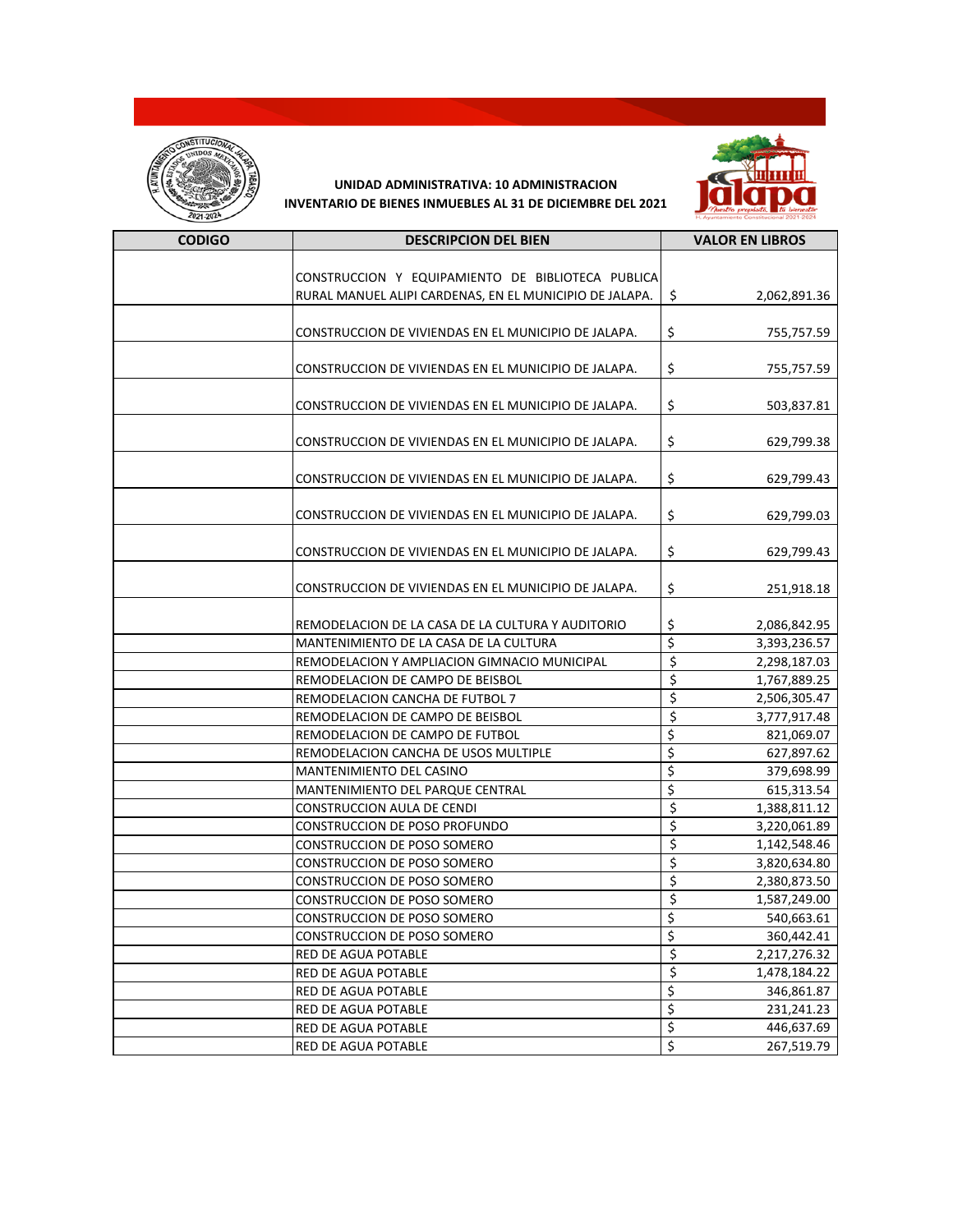



| <b>CODIGO</b>              | <b>DESCRIPCION DEL BIEN</b>                            | <b>VALOR EN LIBROS</b>          |              |
|----------------------------|--------------------------------------------------------|---------------------------------|--------------|
|                            |                                                        |                                 |              |
|                            | MODERNIZACION DE ALUMBRADO PUBLICO Y RED ELECTRICA     | \$                              | 1,258,131.64 |
|                            | DRENAJES SANITARIOS DE AGUAS NEGRAS                    | \$                              | 4,385,029.98 |
|                            | DRENAJES SANITARIOS DE AGUAS NEGRAS                    | \$                              | 9,772,082.83 |
|                            | DRENAJES SANITARIOS DE AGUAS NEGRAS                    | \$                              | 6,932,374.87 |
|                            | RELLENO SANITARIO                                      | \$                              | 9,969,711.56 |
|                            | PLANTA DE AGUAS RESIDUALES                             | \$                              | 5,050,630.64 |
|                            | TERRENO PARA CONSTRUCCION DE PLANTA DE AGUAS           |                                 |              |
| JA-2014-10-01-5811-01-0002 | RESIDUALES 965.50 M2                                   | \$                              | 400,000.00   |
|                            | PLANTA DE AGUAS RESIDUALES                             | $\overline{\mathbf{S}}$         | 5,962,898.20 |
|                            | RELLENO SANITARIO LIXIVIADOS                           | \$                              | 543,386.02   |
|                            |                                                        |                                 |              |
|                            | TERRENO P/ CANCHA DE USOS MULTIPLES R/A. SAN MIGUEL A. | \$                              | 5,500.00     |
|                            | TERRENO P/LA CONT. DE LA U.B.R.                        | \$                              | 280,000.00   |
|                            | TERRENO P/LA PLANTA PROCESADORA DE ACEITE.             | \$                              | 100,000.00   |
|                            |                                                        |                                 |              |
|                            | TERRENO P/ AMPLIACION DEL BOULEVAR FCO. J. SANTAMARIA. | \$                              | 325,000.00   |
|                            |                                                        |                                 |              |
|                            | TERRENO P/ AMPLIACION DEL BOULEVAR FCO. J. SANTAMARIA. | \$                              | 366,800.00   |
|                            | TERRENO PARA LA CONSTRUCCION ASILO DE ANCIANO          | $\overline{\xi}$                | 143,614.29   |
|                            | TERRENO PARA UNIDAD DEPORTIVA R/A, SAN JUAN EL ALTO    |                                 |              |
|                            | 2DA. SECC.                                             | \$                              | 153,660.00   |
|                            | TERRENO PARA LA CONST. DE UNIDAD DEPORTIVA.            | \$                              | 150,000.00   |
|                            | TERRENO PARA LA CONST. DE CANCHA DEPORTIVA.            | \$                              | 50,000.00    |
|                            |                                                        |                                 |              |
|                            | TERRENO PARA PLANTA DE TRATAMIENTO DE AGUAS NEGRAS     | \$                              | 15,000.00    |
|                            | TERRENO PARA LA CONST. DE CANCHA DEPORTIVA.            | \$                              | 10,000.00    |
|                            | TERRENO PARA LA CONST. DE CANCHA DEPORTIVA.            | \$                              | 50,000.00    |
|                            | TERRENO PARA LA CONST. DE CANCHA DEPORTIVA.            | \$                              | 50,000.00    |
|                            | TERRENO PARA LA CONST. DE CASA DE SALUD.               | \$                              | 35,000.00    |
|                            | TERRENO PARA LA CONST. DE UN CARCAMO DE BOMBEO DE      |                                 |              |
|                            | AGUAS NEGRAS.                                          | Ş                               | 45,000.00    |
|                            | TERRENO COMO CAMINO DE ACCESO AL PANTEON               | $\overline{\boldsymbol{\zeta}}$ | 50,000.00    |
|                            | TERRENO PARA LA CONST. DE UN CARCAMO DE BOMBEO DE      |                                 |              |
|                            | AGUAS NEGRAS.                                          | \$                              | 50,000.00    |
|                            | TERRENO PARA CAMINO VECINAL                            | \$                              | 25,000.00    |
|                            | TERRENO PARA CENTRO DEPORTIVO.                         | \$                              | 850,000.00   |
|                            | TERRENO PARA LA CONSTRUC. UNIDAD DEPORTIVA R/A. SAN    |                                 |              |
|                            | MIGUEL AFUERA                                          | \$                              | 150,000.00   |
|                            | TERRENO PARA CONST. UNIDAD DEPORTIVA R/A. CHICHONAL    |                                 |              |
|                            | 1RA. SECC.                                             | \$                              | 103,450.00   |
|                            | TERRENO PARA LA CONST. DEL CARCAMO DE LA CIUDAD        |                                 |              |
|                            | JUICIOS ORALES                                         | \$                              | 90,612.00    |
|                            | TERRENO                                                | $\overline{\xi}$                | 70,000.00    |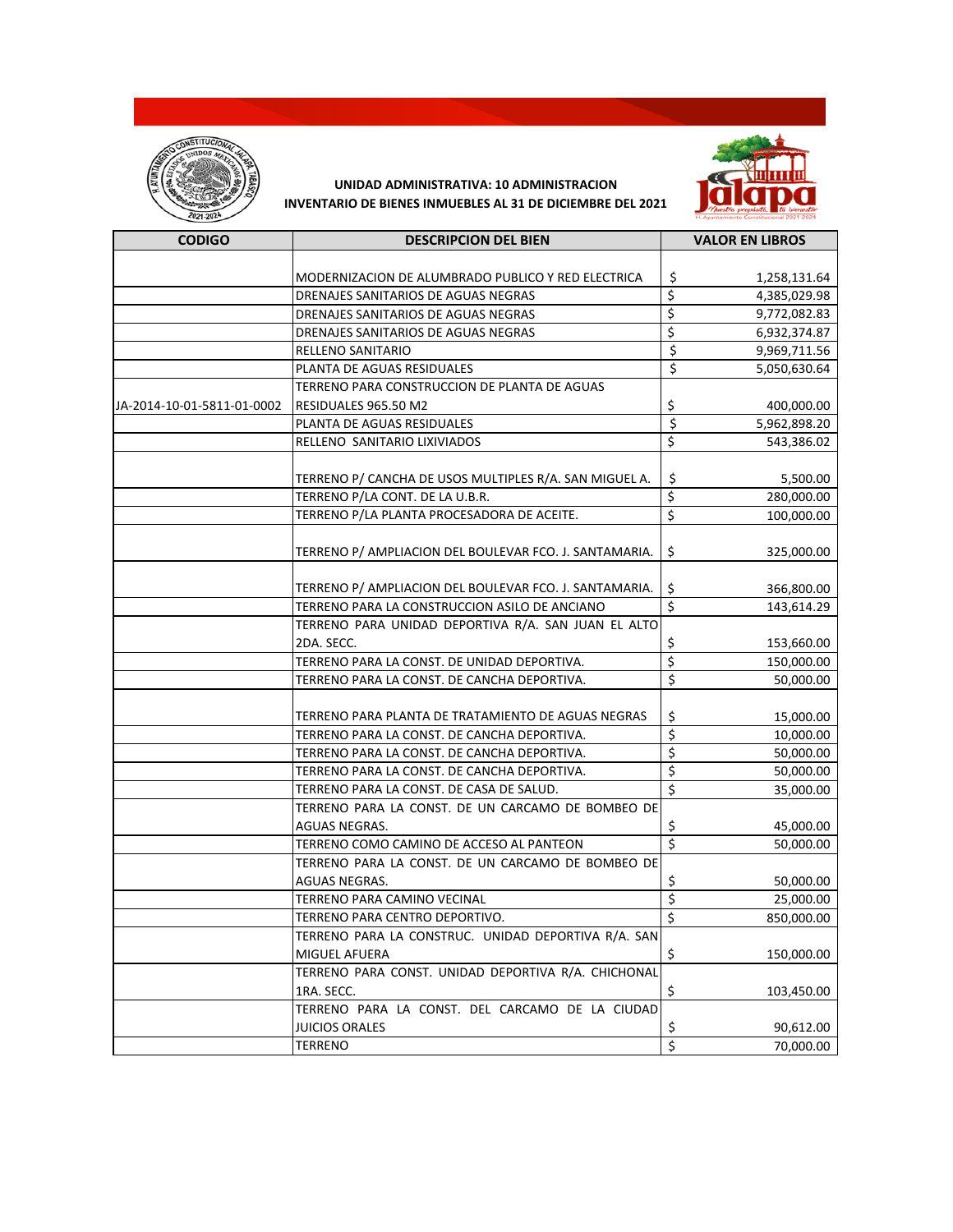



| <b>CODIGO</b> | <b>DESCRIPCION DEL BIEN</b>                           | <b>VALOR EN LIBROS</b> |
|---------------|-------------------------------------------------------|------------------------|
|               | TERRENO PARA LA CONST. DE UNIDAD DEPORTIVA.           | \$<br>100,000.00       |
|               | TERRENO PARA LA CONST. DE UN POZO PROFUNDO.           | \$<br>12,000.00        |
|               | TERRENO PARA LA CONST. DE CASA DE SALUD.              | \$<br>12,000.00        |
|               | TERRENO PARA LA CONST. DE CASA DE SALUD.              | \$<br>40,000.00        |
|               | TERRENO PARA CAMINO DE ACCESO A CANCHA DE U.M.        | \$<br>2,000.00         |
|               | TERRENO PARA LA CONSTRUCION DEL CENTRO REGIONAL DE    |                        |
|               | PROTECCION CIVIL                                      | \$<br>200,000.00       |
|               | TERRENO PARA CONST. DE CANCHA.                        | \$<br>17,967.50        |
|               | TERRENO PARA LA CONST. UNIDAD DEPORTIVA               | \$<br>140,000.00       |
|               | <b>CONSTRUCCION DE PLAZA URBANA</b>                   | \$<br>1,682,554.97     |
|               | CONSTRUCCION DE PLAZA URBANA                          | \$<br>1,121,703.32     |
|               | REVESTIMIENTO DE GRAVA                                | \$<br>1,993,574.31     |
|               | REVESTIMIENTO DE GRAVA                                | \$<br>93,081.24        |
|               | REVESTIMIENTO DE GRAVA                                | \$<br>210,975.60       |
|               | REVESTIMIENTO DE GRAVA                                | \$<br>2,667,805.57     |
|               | REVESTIMIENTO DE GRAVA                                | \$<br>970,829.09       |
|               | REVESTIMIENTO DE GRAVA                                | \$<br>198,337.52       |
|               | REVESTIMIENTO DE GRAVA                                | \$<br>330,178.68       |
|               | REVESTIMIENTO DE GRAVA                                | \$<br>383,729.46       |
|               | MANTENIMIENTO DE CAMINO A BASE DE GRAVADO ACCESO EN   |                        |
|               | ENTRONQUE, MUNICIPIO DE JALAPA.                       | \$<br>503,467.49       |
|               | BASE DE GRAVADO,<br>MANTENIMIENTO DE CAMINO A         |                        |
|               | MUNICIPIO DE JALAPA.                                  | \$<br>632,479.56       |
|               | MANTENIMIENTO DE CAMINO A<br>BASE<br>DE GRAVADO,      |                        |
|               | MUNICIPIO DE JALAPA.                                  | \$<br>1,437,792.55     |
|               | MANTENIMIENTO DE CAMINO A<br>BASE DE GRAVADO,         |                        |
|               | MUNICIPIO DE JALAPA.                                  | \$<br>113,911.58       |
|               | MANTENIMIENTO DE CAMINO A BASE DE GRAVADO,            |                        |
|               | MUNICIPIO DE JALAPA.                                  | \$<br>134,581.81       |
|               | MANTENIMIENTO DE CAMINO A BASE DE GRAVADO ACCESO EN   |                        |
|               | ENTRONQUE, MUNICIPIO DE JALAPA.                       | \$<br>751,731.76       |
|               | MANTENIMIENTO DE CAMINO CON GRAVA EN EL MUNICIPIO     |                        |
|               | DE JALAPA.                                            | \$<br>447,882.02       |
|               | RECONSTRUCCION DE TERRACERIA CON RECARGA DE MATERIAL  |                        |
|               | PETREO, MUNICIPIO DE JALAPA.                          | \$<br>242,422.30       |
|               | RECONSTRUCCION DE TERRACERIA CON RECARGA DE MATERIAL  |                        |
|               | PETREO, MUNICIPIO DE JALAPA.                          | \$<br>556,435.70       |
|               | RECONSTRUCCION DE TERRACERIA CON RECARGA DE MATERIAL  |                        |
|               | PETREO, MUNICIPIO DE JALAPA.                          | \$<br>507,207.18       |
|               | CONSTRUCCION DE GUARNICIONES Y BANQUETAS EN EL        |                        |
|               | MUNICIPIO DE JALAPA.                                  | \$<br>697,665.97       |
|               | CONSTRUCCION DE PAVIMENTACION A BASE DE ASFALTO EN EL |                        |
|               | MUNICIPIO DE JALAPA.                                  | \$<br>1,216,718.04     |
|               | CONSTRUCCION DE GUARNICIONES Y BANQUETAS EN EL        |                        |
|               | MUNICIPIO DE JALAPA.                                  | \$<br>1,811,341.41     |
|               | CONSTRUCCION DE PAVIMENTACION A BASE DE CONCRETO      |                        |
|               | HIDRAULICO EN EL MUNICIPIO DE JALAPA.                 | 1,762,856.17           |
|               |                                                       | \$                     |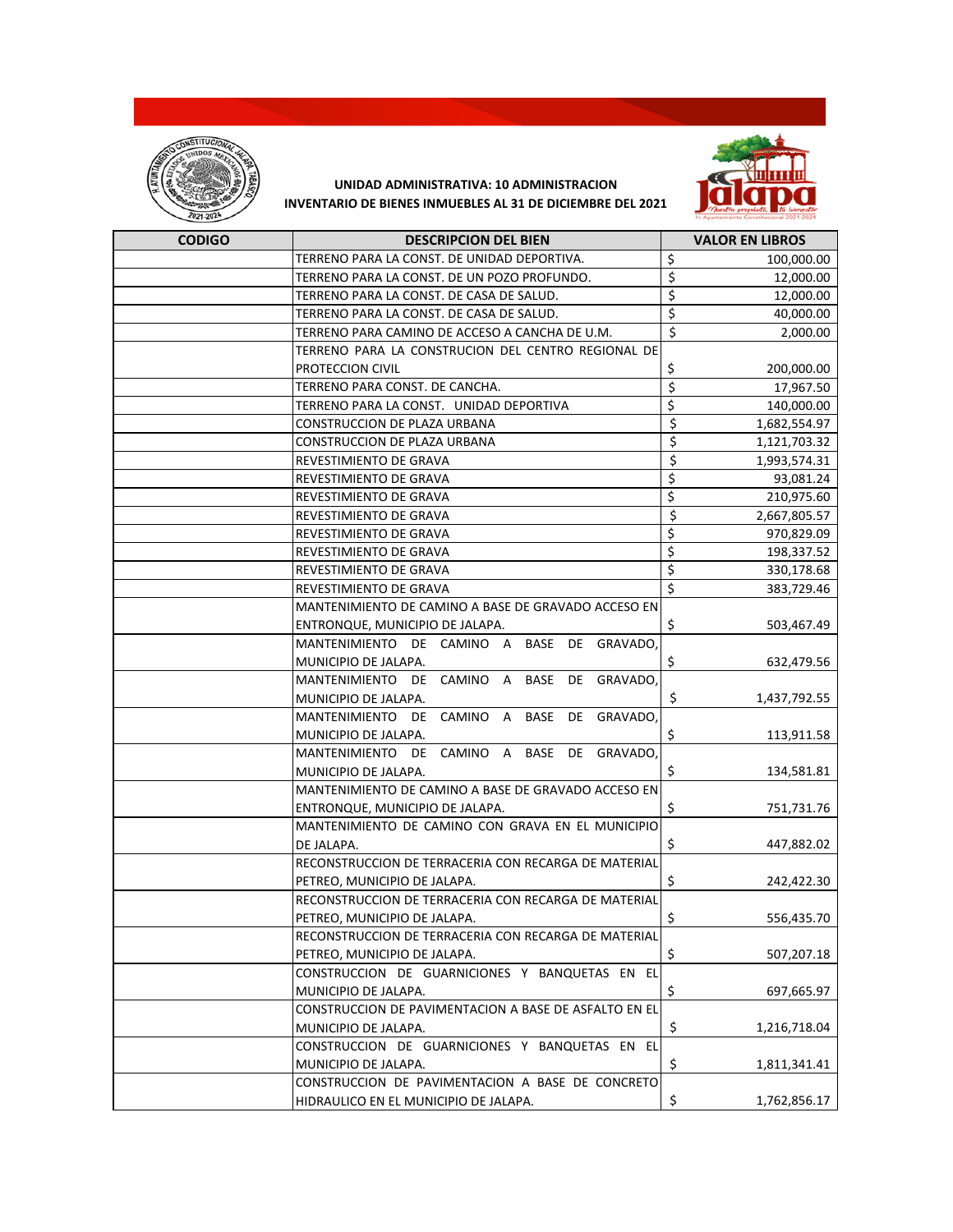



| <b>CODIGO</b> | <b>DESCRIPCION DEL BIEN</b>                            | <b>VALOR EN LIBROS</b> |
|---------------|--------------------------------------------------------|------------------------|
|               | CONSTRUCCION DE GUARNICIONES Y BANQUETAS EN EL         |                        |
|               | MUNICIPIO DE JALAPA.                                   | \$<br>465,319.53       |
|               | CONSTRUCCION DE GUARNICIONES Y BANQUETAS EN EL         |                        |
|               | MUNICIPIO DE JALAPA.                                   | \$<br>508,329.19       |
|               | CONSTRUCCION DE PAVIMENTACION A BASE DE CONCRETO       |                        |
|               | HIDRAULICO EN EL MUNICIPIO DE JALAPA.                  | \$<br>1,522,642.27     |
|               | CONSTRUCCION DE PAVIMENTACION A BASE DE CONCRETO       |                        |
|               | HIDRAULICO EN EL MUNICIPIO DE JALAPA.                  | \$<br>321,744.94       |
|               | CONSTRUCCION DE GUARNICIONES Y BANQUETAS EN EL         |                        |
|               | MUNICIPIO DE JALAPA.                                   | \$<br>155,048.06       |
|               | CONSTRUCCION DE PAVIMENTACION A BASE DE CONCRETO       |                        |
|               | HIDRAULICO EN EL MUNICIPIO DE JALAPA.                  | \$<br>323,963.03       |
|               | CONSTRUCCION DE GUARNICIONES Y BANQUETAS EN EL         |                        |
|               | MUNICIPIO DE JALAPA.                                   | \$<br>109,172.87       |
|               | EQUIPAMIENTO DE ELECTRIFICACION CON TRANSFORMADOR      |                        |
|               | EN EL MUNICIPIO DE JALAPA.                             | \$<br>130,674.88       |
|               | EQUIPAMIENTO DE ELECTRIFICACION CON TRANSFORMADOR      |                        |
|               | EN EL MUNICIPIO DE JALAPA.                             | \$<br>57,315.61        |
|               | EQUIPAMIENTO DE ELECTRIFICACION CON TRANSFORMADOR      |                        |
|               | EN EL MUNICIPIO DE JALAPA.                             | \$<br>57,315.61        |
|               | EQUIPAMIENTO DE ELECTRIFICACION CON TRANSFORMADOR      |                        |
|               | EN EL MUNICIPIO DE JALAPA.                             | \$<br>65,337.44        |
|               | EQUIPAMIENTO DE ELECTRIFICACION CON TRANSFORMADOR      |                        |
|               | EN EL MUNICIPIO DE JALAPA.                             | \$<br>65,337.44        |
|               | EQUIPAMIENTO DE ELECTRIFICACION CON TRANSFORMADOR      |                        |
|               | EN EL MUNICIPIO DE JALAPA.                             | \$<br>65,337.44        |
|               | EQUIPAMIENTO DE ELECTRIFICACION CON TRANSFORMADOR      |                        |
|               | EN EL MUNICIPIO DE JALAPA.                             | \$<br>57,315.61        |
|               | EQUIPAMIENTO DE ELECTRIFICACION CON TRANSFORMADOR      |                        |
|               | EN EL MUNICIPIO DE JALAPA.                             | \$<br>57,315.61        |
|               | EQUIPAMIENTO DE ELECTRIFICACION CON TRANSFORMADOR      |                        |
|               | EN EL MUNICIPIO DE JALAPA.                             | \$<br>65,337.44        |
|               | EQUIPAMIENTO DE ELECTRIFICACION CON TRANSFORMADOR      |                        |
|               | EN EL MUNICIPIO DE JALAPA.                             | \$<br>57,315.61        |
|               | EQUIPAMIENTO DE ELECTRIFICACION CON TRANSFORMADOR      |                        |
|               | EN EL MUNICIPIO DE JALAPA.                             | \$<br>57,315.61        |
|               | EQUIPAMIENTO DE ELECTRIFICACION CON TRANSFORMADOR      |                        |
|               | EN EL MUNICIPIO DE JALAPA.                             | \$<br>84,127.58        |
|               | CONSTRUCCION DE PAVIMENTACION A BASE DE CONCRETO       |                        |
|               | HIDRAULICO EN EL MUNICIPIO DE JALAPA.                  | \$<br>953,703.03       |
|               | CONSTRUCCION DE PAVIMENTACION A BASE DE CONCRETO       |                        |
|               | HIDRAULICO EN EL MUNICIPIO DE JALAPA.                  | \$<br>2,971,599.07     |
|               | BACHEO EN DIVERSAS CALLES DE LA CIUDAD DE JALAPA.      | \$<br>328,988.76       |
|               | REHABILITACION DE DRENAJE SANITARIO EN EL MUNICIPIO DE |                        |
|               | JALAPA                                                 | \$<br>265,963.08       |
|               | REHABILITACION DE DRENAJE SANITARIO EN EL MUNICIPIO DE |                        |
|               | <b>JALAPA</b>                                          | \$<br>1,215,777.10     |
|               | REHABILITACION DE DRENAJE SANITARIO EN EL MUNICIPIO DE |                        |
|               | <b>JALAPA</b>                                          | \$<br>449,764.70       |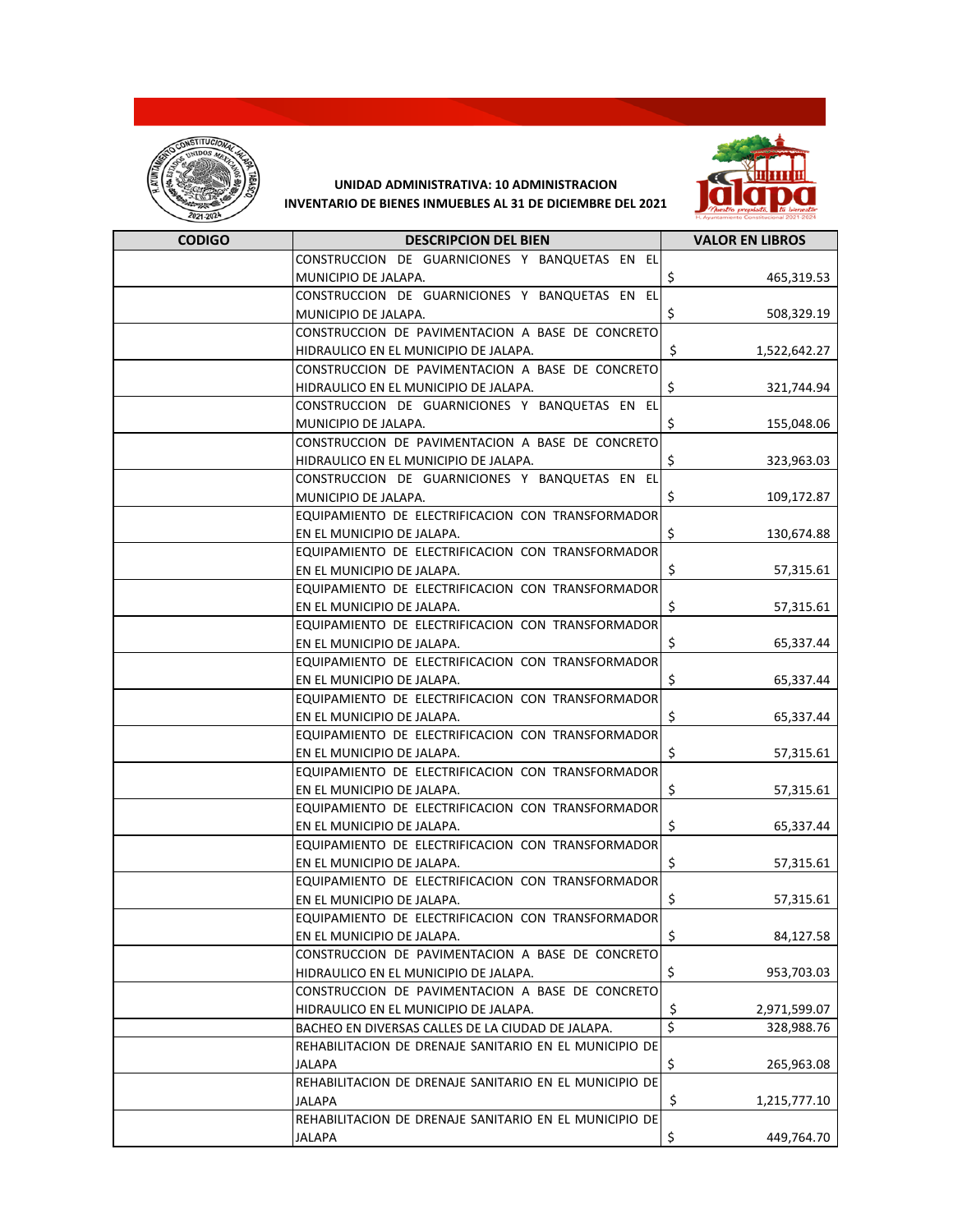



| <b>CODIGO</b> | <b>DESCRIPCION DEL BIEN</b>                             | <b>VALOR EN LIBROS</b> |
|---------------|---------------------------------------------------------|------------------------|
|               | REHABILITACION DE RED DE AGUA POTABLE EN EL MUNICIPIO   |                        |
|               | DE JALAPA.                                              | \$<br>83,766.31        |
|               | REHABILITACION DE RED DE AGUA POTABLE EN EL MUNICIPIO   |                        |
|               | DE JALAPA.                                              | \$<br>570,947.29       |
|               | REHABILITACION DE RED DE AGUA POTABLE EN EL MUNICIPIO   |                        |
|               | DE JALAPA.                                              | \$<br>296,944.03       |
|               | REHABILITACION DE RED DE AGUA POTABLE EN EL MUNICIPIO   |                        |
|               | DE JALAPA.                                              | \$<br>106,285.28       |
|               | CONSTRUCCION DE PAVIMENTACION A BASE DE CONCRETO        |                        |
|               | <b>HIDRAULICO</b>                                       | \$<br>1,354,320.33     |
|               | CONSTRUCCION DE PAVIMENTACION A BASE DE SFALTO EN EL    |                        |
|               | MUNICIPIO DE JALAPA. (K008-004)                         | \$<br>3,783,644.94     |
|               | CONSTRUCCION DE PAVIMENTACION A BASE DE CONCRETO        |                        |
|               | <b>HIDRAULICO</b>                                       | \$<br>215,494.29       |
|               | REHABILITACION DE CAMINO CON GRAVA DE REVESTIMIENTO     |                        |
|               | EN EL MUNICIPIO DE JALAPA. (K008-002)                   | \$<br>775,394.44       |
|               | CONSTRUCCION DE CASETA DE ESPERA PARA TRANSPORTE        |                        |
|               | PUBLICO, MUNICIPIO DE JALAPA.                           | \$<br>47,678.77        |
|               | REHABILITACION DE RED DE AGUA POTABLE EN EL MUNICIPIO   |                        |
|               | DE JALAPA.                                              | \$<br>254,515.28       |
|               | REHABILITACION DEL RASTRO MUNICIPAL UBICADO EN EL EJIDO |                        |
|               | JAHUACAPA DEL MUNICIPIO DE JALAPA, TABASCO. (K017-017)  | Ś.<br>1,594,251.95     |
|               | REHABILITACION DE RED DE AGUA POTABLE EN EL MUNICIPIO   |                        |
|               | DE JALAPA. (K002-003)                                   | \$<br>528,357.96       |
|               | CONSTRUCCION DE PAVIMENTACION A BASE DE CONCRETO        |                        |
|               | HIDRAULICO EN EL MUNICIPIO DE JALAPA, TABASCO. (K008-   |                        |
|               | 005)                                                    | \$<br>653,048.11       |
|               | CONSTRUCCION DE PAVIMENTACION A BASE DE CONCRETO        |                        |
|               | HIDRAULICO EN EL MUNICIPIO DE JALAPA, TABASCO. (K008-   |                        |
|               | 006)                                                    | \$<br>538,584.04       |
|               | CONSTRUCCION DE PAVIMENTACION A BASE DE CONCRETO        |                        |
|               | HIDRAULICO EN EL MUNICIPIO DE JALAPA, TABASCO. (K008-   |                        |
|               | 007)                                                    | \$<br>1,572,113.50     |
|               | REHABILITACION DE CAMINO CON GRAVA DE REVESTIMIENTO     |                        |
|               | EN EL MUNICIPIO DE JALAPA, TABASCO. (K008-003)          | \$<br>332,806.29       |
|               | MANTENIMIENTO DE CAMINO CON GRAVA EN EL MUNICIPIO       |                        |
|               | DE JALAPA, TABASCO. (K008-008)                          | \$<br>921,817.78       |
|               | MANTENIMIENTO DE PARQUE CENTRAL PUBLICO EN EL           |                        |
|               | MUNICIPIO DE JALAPA. (K037-001)                         | \$<br>57,194.38        |
|               | MANTENIMIENTO DE PARQUE LINEAL EN EL MUNICIPIO DE       |                        |
|               | JALAPA. (K037-002)                                      | \$<br>30,998.22        |
|               | MANTENIMIENTO DE PARQUE PUBLICO EN EL MUNICIPIO DE      |                        |
|               | JALAPA. (K037-003)                                      | \$<br>38,447.11        |
|               | MANTENIMIENTO DE PARQUE PUBLICO EN EL MUNICIPIO DE      |                        |
|               | JALAPA. (K037-004)                                      | \$<br>71,946.01        |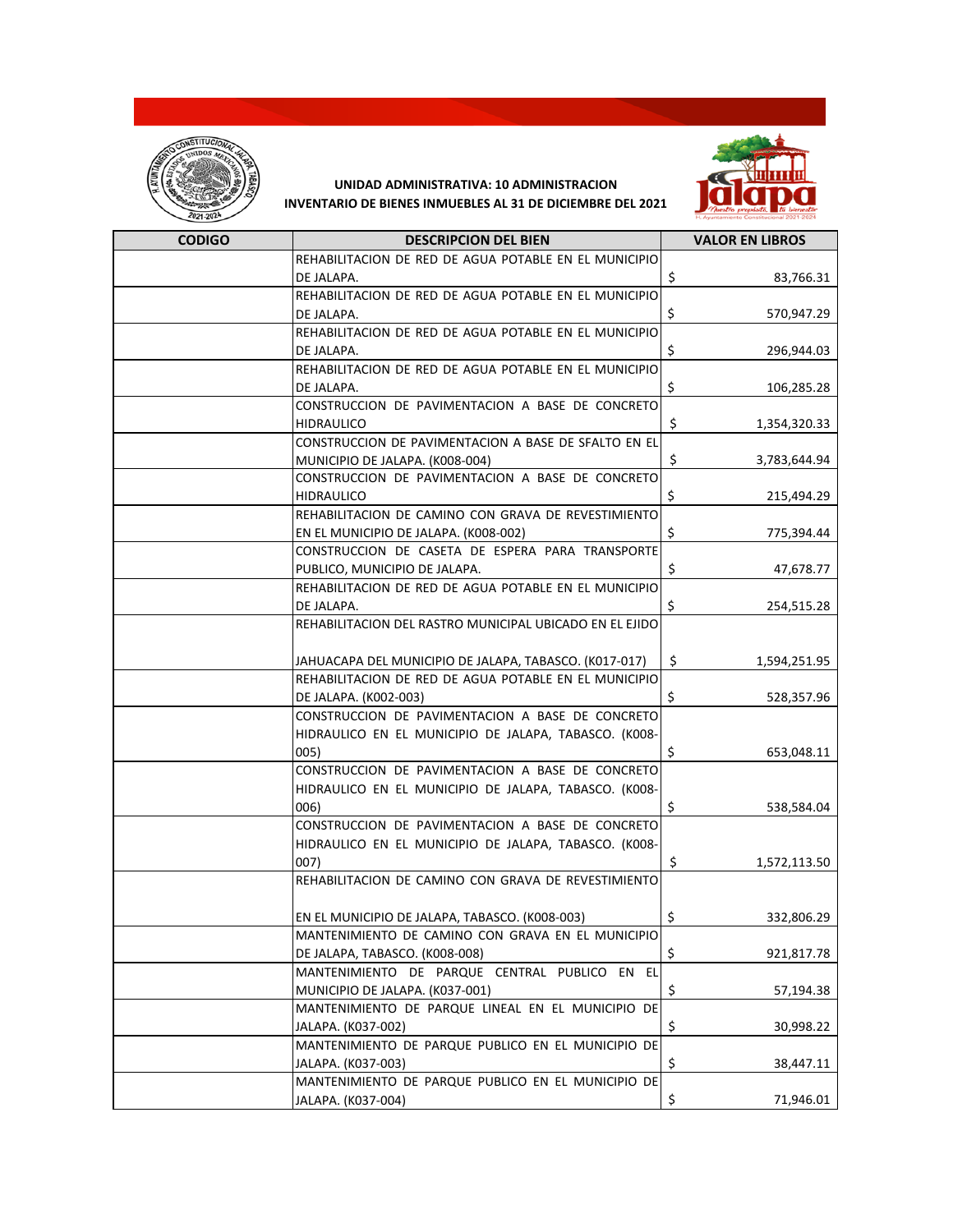



| <b>CODIGO</b> | <b>DESCRIPCION DEL BIEN</b>                                                                      | <b>VALOR EN LIBROS</b> |
|---------------|--------------------------------------------------------------------------------------------------|------------------------|
|               | MANTENIMIENTO DE PARQUE PUBLICO EN EL MUNICIPIO DE                                               |                        |
|               | JALAPA. (K037-005)                                                                               | \$<br>49,755.73        |
|               | MANTENIMIENTO DE PARQUE PUBLICO EN EL MUNICIPIO DE                                               |                        |
|               | JALAPA. (K037-006)                                                                               | \$<br>154,072.85       |
|               | MANTENIMIENTO DE PARQUE PUBLICO EN EL MUNICIPIO DE                                               |                        |
|               | JALAPA. (K037-007)                                                                               | \$<br>94,848.04        |
|               | MANTENIMIENTO DE PARQUE PUBLICO EN EL MUNICIPIO DE                                               |                        |
|               | JALAPA. (K037-008)                                                                               | \$<br>86,085.11        |
|               | MANTENIMIENTO DE PARQUE PUBLICO EN EL MUNICIPIO DE                                               |                        |
|               | JALAPA. (K037-009)                                                                               | \$<br>50,892.13        |
|               | MANTENIMIENTO DE PARQUE PUBLICO EN EL MUNICIPIO DE                                               |                        |
|               | JALAPA. (K037-010)                                                                               | \$<br>46,598.40        |
|               | MANTENIMIENTO DE PARQUE PUBLICO EN EL MUNICIPIO DE                                               |                        |
|               | JALAPA. (K037-011)                                                                               | \$<br>80,663.66        |
|               | MANTENIMIENTO DE PARQUE PUBLICO EN EL MUNICIPIO DE                                               |                        |
|               | JALAPA. (K037-012)                                                                               | \$<br>57,169.76        |
|               | MANTENIMIENTO DE PARQUE PUBLICO EN EL MUNICIPIO DE                                               |                        |
|               | JALAPA. (K037-013)                                                                               | \$<br>55,717.74        |
|               | CONSTRUCCION DE DRENAJE SANITARIO EN EL MUNICIPIO DE                                             |                        |
|               | JALAPA. (K003-001)                                                                               | \$<br>1,386,971.96     |
|               | MANTENIMIENTO DE GUARNICIONES Y BANQUETAS CON                                                    |                        |
|               | PINTURA EN EL MUNICIPIO DE JALAPA. (K005-001)                                                    | \$<br>1,878,322.07     |
|               | EQUIPAMIENTO DE ALUMBRADO PUBLICO CON LAMPARAS                                                   |                        |
|               | TIPO LED EN EL MUNICIPIO DE JALAPA. (E058-012)                                                   | \$<br>34,201.44        |
|               | EQUIPAMIENTO DE ALUMBRADO PUBLICO CON LAMPARAS                                                   |                        |
|               | TIPO LED EN EL MUNICIPIO DE JALAPA. (E058-011)                                                   | \$<br>28,501.20        |
|               | EQUIPAMIENTO DE ALUMBRADO PUBLICO CON LAMPARAS                                                   |                        |
|               | TIPO LED EN EL MUNICIPIO DE JALAPA. (E058-015)                                                   | \$<br>39,901.68        |
|               | EQUIPAMIENTO DE ALUMBRADO PUBLICO CON LAMPARAS                                                   |                        |
|               | TIPO LED EN EL MUNICIPIO DE JALAPA. (E058-022)                                                   | \$<br>28,501.20        |
|               | EQUIPAMIENTO DE ALUMBRADO PUBLICO CON LAMPARAS                                                   | \$<br>39,901.68        |
|               | TIPO LED EN EL MUNICIPIO DE JALAPA. (E058-010)<br>EQUIPAMIENTO DE ALUMBRADO PUBLICO CON LAMPARAS |                        |
|               | TIPO LED EN EL MUNICIPIO DE JALAPA. (E058-016)                                                   | \$<br>28,501.20        |
|               | EQUIPAMIENTO DE ALUMBRADO PUBLICO CON LAMPARAS                                                   |                        |
|               | TIPO LED EN EL MUNICIPIO DE JALAPA. (E058-008)                                                   | \$<br>34,201.44        |
|               | MANTENIMIENTO DE CALLES CON GRAVA DE REVESTIMIENTO                                               |                        |
|               | EN EL MUNICIPIO DE JALAPA. (K008-009)                                                            | \$<br>299,345.91       |
|               | CONSTRUCCION DE PAVIMENTACION A BASE DE ASFALTO EN EL                                            |                        |
|               | MUNICIPIO DE JALAPA. (K008-021)                                                                  | \$<br>3,836,746.67     |
|               | EQUIPAMIENTO DE ELECTRIFICACION CON TRANSFORMADOR,                                               |                        |
|               |                                                                                                  |                        |
|               | EN EL MUNICIPIO DE JALAPA. (K004-002)                                                            | \$<br>79,996.98        |
|               | EQUIPAMIENTO DE ELECTRIFICACION CON TRANSFORMADOR,                                               |                        |
|               |                                                                                                  |                        |
|               | EN EL MUNICIPIO DE JALAPA. (K004-004)                                                            | \$<br>79,996.98        |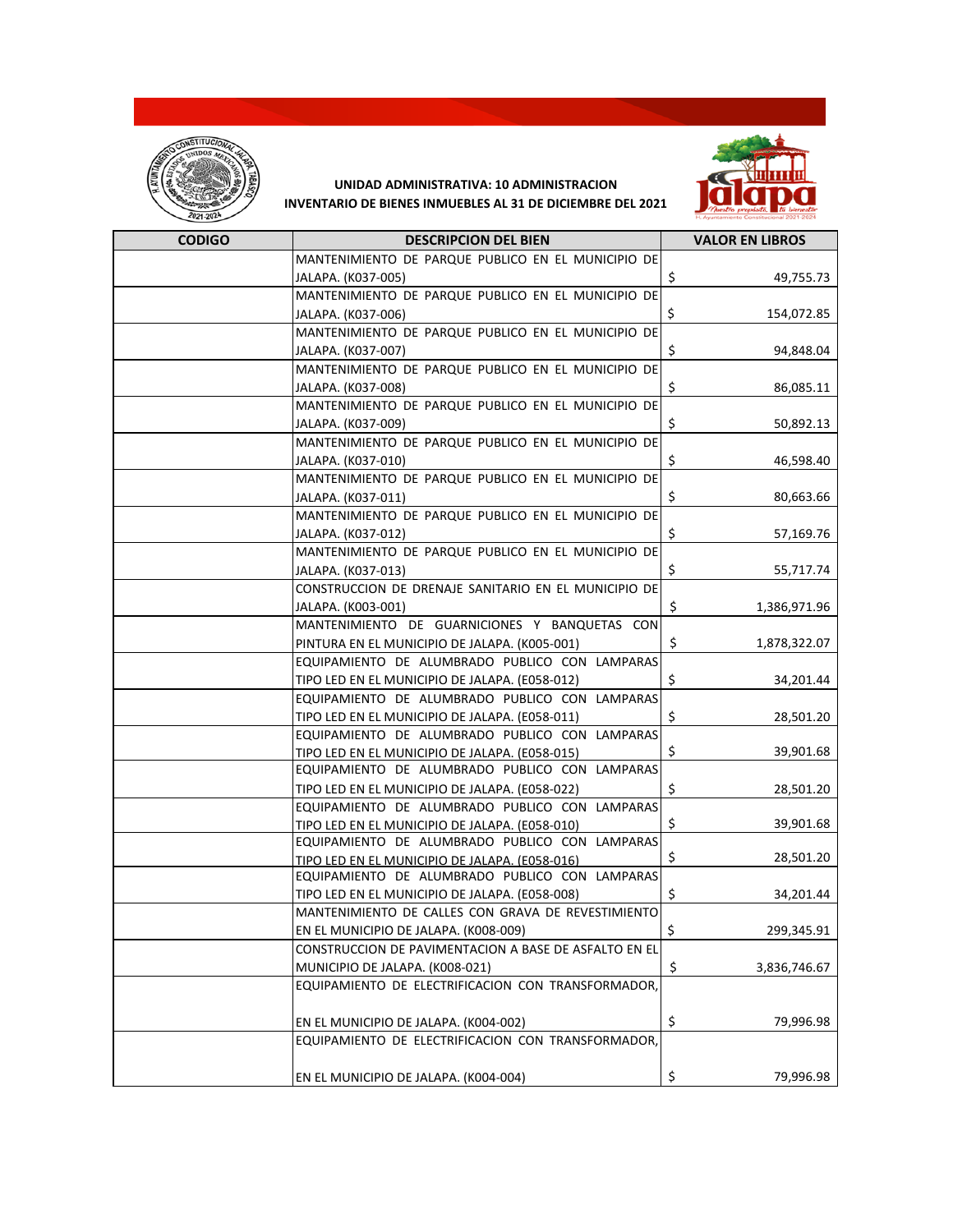



| <b>CODIGO</b> | <b>DESCRIPCION DEL BIEN</b>                                                                         | <b>VALOR EN LIBROS</b> |
|---------------|-----------------------------------------------------------------------------------------------------|------------------------|
|               | EQUIPAMIENTO DE ELECTRIFICACION CON TRANSFORMADOR,                                                  |                        |
|               |                                                                                                     |                        |
|               | EN EL MUNICIPIO DE JALAPA. (K004-003)                                                               | \$<br>79,996.98        |
|               | EQUIPAMIENTO DE ELECTRIFICACION CON TRANSFORMADOR,                                                  |                        |
|               |                                                                                                     |                        |
|               | EN EL MUNICIPIO DE JALAPA. (K004-001)                                                               | \$<br>79,996.98        |
|               | EQUIPAMIENTO DE ELECTRIFICACION CON TRANSFORMADOR,                                                  |                        |
|               |                                                                                                     |                        |
|               | EN EL MUNICIPIO DE JALAPA. (K004-005)                                                               | \$<br>79,996.98        |
|               | CONSTRUCCION DE PAVIMENTACION A BASE DE CONCRETO                                                    |                        |
|               |                                                                                                     |                        |
|               | HIDRAULICO EN EL MUNICIPIO DE JALAPA. (K005-004)                                                    | \$<br>2,707,621.92     |
|               | MEJORAMIENTO URBANO DE LAS CALLES BOULEVARD                                                         |                        |
|               | FRANCISCO J. SANTAMARIA, MIGUEL HIDALGO. 20 DE                                                      |                        |
|               | NOVIEMBRE AV. JOSE MARIA PINO SUAREZ DE LA CIUDAD DE                                                |                        |
|               | JALAPA, TABASCO. (K005-005)                                                                         | \$<br>685,054.71       |
|               | EQUIPAMIENTO DE ALUMBRADO PUBLICO CON LAMPARAS                                                      |                        |
|               | TIPO LED EN EL MUNICIPIO DE JALAPA. (E058-021)                                                      | \$<br>39,901.68        |
|               | EQUIPAMIENTO DE ALUMBRADO PUBLICO CON LAMPARAS                                                      |                        |
|               | TIPO LED EN EL MUNICIPIO DE JALAPA. (E058-013)                                                      | \$<br>407,158.33       |
|               | EQUIPAMIENTO DE ALUMBRADO PUBLICO CON LAMPARAS                                                      |                        |
|               | TIPO LED EN EL MUNICIPIO DE JALAPA. (E058-023)                                                      | \$<br>39,901.68        |
|               | EQUIPAMIENTO DE ALUMBRADO PUBLICO CON LAMPARAS                                                      |                        |
|               | TIPO LED EN EL MUNICIPIO DE JALAPA. (E058-018)                                                      | \$<br>28,501.20        |
|               | EQUIPAMIENTO DE ALUMBRADO PUBLICO CON LAMPARAS                                                      |                        |
|               | TIPO LED EN EL MUNICIPIO DE JALAPA. (E058-020)                                                      | \$<br>28,501.20        |
|               | EQUIPAMIENTO DE ALUMBRADO PUBLICO CON LAMPARAS                                                      |                        |
|               | TIPO LED EN EL MUNICIPIO DE JALAPA. (E058-019)                                                      | \$<br>39,901.68        |
|               | EQUIPAMIENTO DE ALUMBRADO PUBLICO CON LAMPARAS                                                      |                        |
|               | TIPO LED EN EL MUNICIPIO DE JALAPA. (E058-017)                                                      | \$<br>28,501.20        |
|               | EQUIPAMIENTO DE ALUMBRADO PUBLICO CON LAMPARAS                                                      |                        |
|               | TIPO LED EN EL MUNICIPIO DE JALAPA. (E058-014)                                                      | \$<br>39,901.68        |
|               | EQUIPAMIENTO DE ALUMBRADO PUBLICO CON LAMPARAS                                                      |                        |
|               | TIPO LED EN EL MUNICIPIO DE JALAPA. (E058-009)                                                      | \$<br>39,901.68        |
|               | EQUIPAMIENTO DE ALUMBRADO PUBLICO CON LAMPARAS                                                      |                        |
|               | TIPO LED EN EL MUNICIPIO DE JALAPA. (E058-006)<br>EQUIPAMIENTO DE ALUMBRADO PUBLICO CON LAMPARAS    | \$<br>28,501.20        |
|               |                                                                                                     | 28,501.20<br>\$        |
|               | TIPO LED EN EL MUNICIPIO DE JALAPA. (E058-007)<br>MANTENIMIENTO DE CAMINO CON GRAVA EN EL MUNICIPIO |                        |
|               | DE JALAPA, TABASCO. (K008-010)                                                                      | \$<br>371,273.07       |
|               | MANTENIMIENTO DE CAMINO CON GRAVA EN EL MUNICIPIO                                                   |                        |
|               | DE JALAPA, TABASCO. (K008-015)                                                                      | \$<br>279,103.66       |
|               | MANTENIMIENTO DE CAMINO CON GRAVA EN EL MUNICIPIO                                                   |                        |
|               | DE JALAPA, TABASCO. (K008-019)                                                                      | \$<br>482,809.77       |
|               | MANTENIMIENTO DE CAMINO CON GRAVA EN EL MUNICIPIO                                                   |                        |
|               | DE JALAPA, TABASCO. (K008-027)                                                                      | \$<br>282,476.76       |
|               | MANTENIMIENTO DE CAMINO CON GRAVA EN EL MUNICIPIO                                                   |                        |
|               | DE JALAPA, TABASCO. (K008-011)                                                                      | \$<br>393,683.17       |
|               | MANTENIMIENTO DE CAMINO CON GRAVA EN EL MUNICIPIO<br>DE JALAPA, TABASCO. (K008-017)                 | \$<br>350,768.59       |
|               |                                                                                                     |                        |